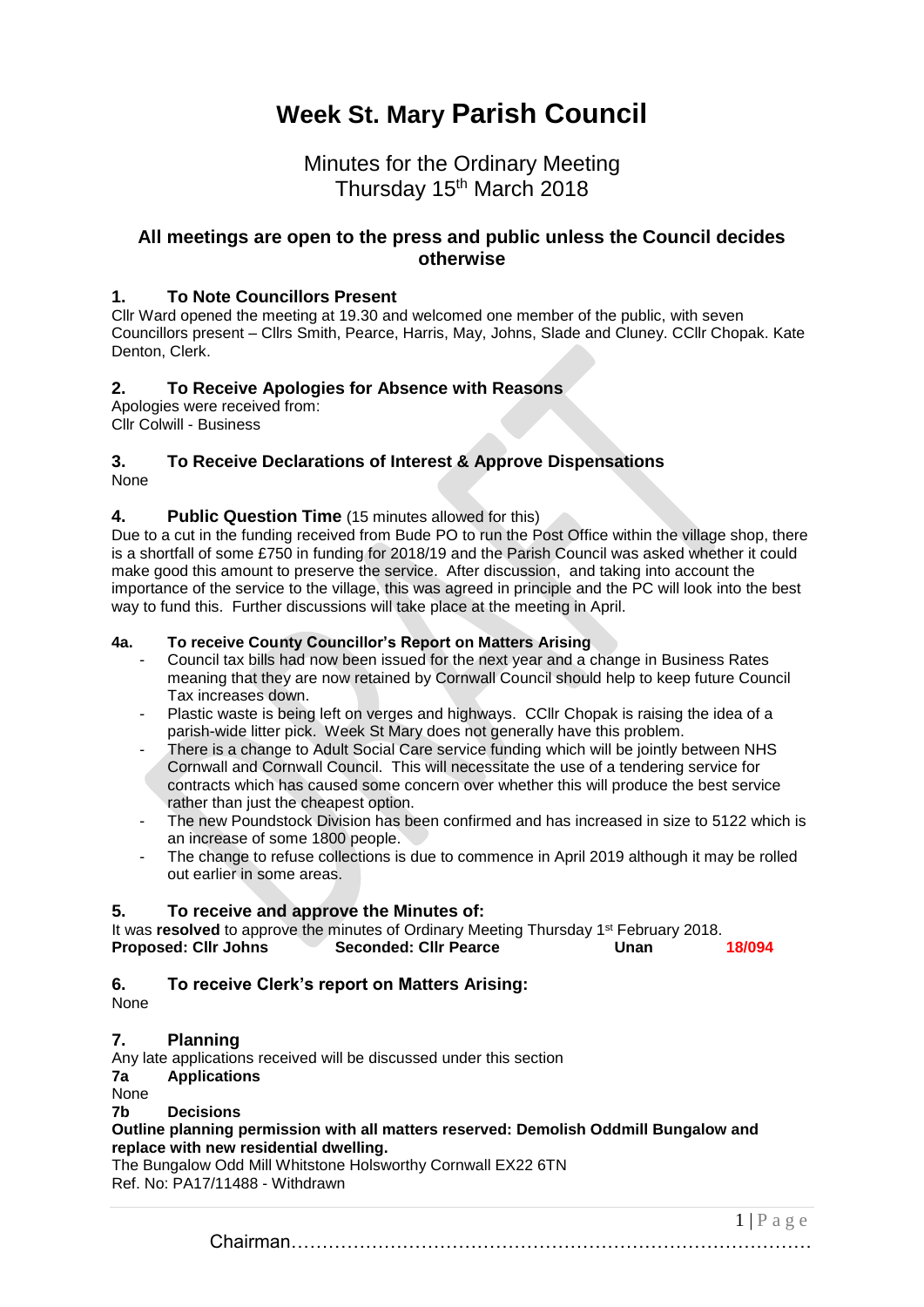**Application for Listed Building Consent [for the renewal of the gas boiler necessitating new](http://planning.cornwall.gov.uk/online-applications/applicationDetails.do?keyVal=OZVIVSFG1OU00&activeTab=summary)  [flue arrangement.](http://planning.cornwall.gov.uk/online-applications/applicationDetails.do?keyVal=OZVIVSFG1OU00&activeTab=summary)**

The College Week St Mary Holsworthy Cornwall EX22 6XJ

Ref. No: PA17/11177 - Approved

**[Notification of proposed works to trees in a conservation area. Crown reduction of Beech to a](http://planning.cornwall.gov.uk/online-applications/applicationDetails.do?keyVal=P22VLRFG1OU00&activeTab=summary)  [final height of 13 metres and spread of 10 metres and felling of Leylandii.](http://planning.cornwall.gov.uk/online-applications/applicationDetails.do?keyVal=P22VLRFG1OU00&activeTab=summary)**

Box Tree House Week St Mary Holsworthy Cornwall EX22 6UZ

Ref. No: PA18/00111 - Decided not to make a TPO (TCA apps)

**[Proposed alteration and enlargement with first-floor rear balcony.](http://planning.cornwall.gov.uk/online-applications/applicationDetails.do?keyVal=P0FS5FFGLVV00&activeTab=summary)**

Regent House Week St Mary Holsworthy Cornwall EX22 6UJ

Ref. No: PA17/11506 - Approved with conditions

#### **Conversion of barn to dwelling**

Barn North Of Green Lyn, Week St Mary, Holsworthy Cornwall

PA17/02528 – Approved with condition

#### **8. Portfolio Reports:**

**Public Transport –** Cllr Pearce had spoken to Mr Truscott and the contract will run until the end of March 2019.

**Community Policing –** PCSO Baxter is covering the area. He is aware of issues in Week St Mary and they will be dealt with.

**Playground/Playing Field** – None

**Highways**, **Footpaths & Greens** – All the grit in the bins had been used and Cllr Pearce was told that the Parish Council would have to pay for refilling. After speaking to Oliver Jones, it was confirmed that the bins would be refilled free of charge but this had not been done yet. More snow forecast for the end of the week.

**Adult Social Care –** discussed in CCllr report

**BAN –** Next meeting on 4<sup>th</sup> April

**Neighbourhood Plan –** The Parish Council will keep a watching brief on this.

**Toilets** – no new information

#### **9. Correspondence**

- Stratton Medical Centre media release – the lease is up on the Centre and it will now be run by Holsworthy. Additional land is available which may mean that more services could be offered. - An offer had been received for LMP grant 2018-19 (cutting of footpaths). The Clerk will accept the offer on behalf of the Parish Council

# **10. Agenda Items**

1. Cllr Ward had met with Mr Cunningham regarding replacement of the electricity shed. The backboard had been put up. After discussion it was **agreed** that the Clerk would write to Mr Cunningham and ask him to contact Jordan to do the work and invoice at the commercial rate for the job.

#### **Proposed: Cllr Ward Seconded: Cllr Cluney Unan 18/095**

- 2. Cllr Cluney confirmed that as soon as the weather improves, he will order the playbark.
- 3. Cllr Ward had received 8 forms back regarding the registering of the footpath. Blank forms were handed out to Councillors to distribute. It is hoped to have about 20 to go with the registration forms.
- 4. A discussion took place regarding weed spraying for 2018/19, looking at three options. It was **resolved** to ask Jamie Sachs to do this work.

#### **Proposed: Cllr May Seconded: Cllr Pearce Unan 18/096**

5. A letter had been received from Cruse requesting a donation. After discussion it was agreed that the Clerk would respond saying that a donation would not be made on this occasion due to constraints and multiple demands on funds.

- 6. No Community Benefit Grant applications had been received.
- 7. The Neighbourhood Plan was put on a 'watching brief'.<br>8. The situation with the Post Office had been discussed a
- The situation with the Post Office had been discussed and agreed earlier in the meeting.